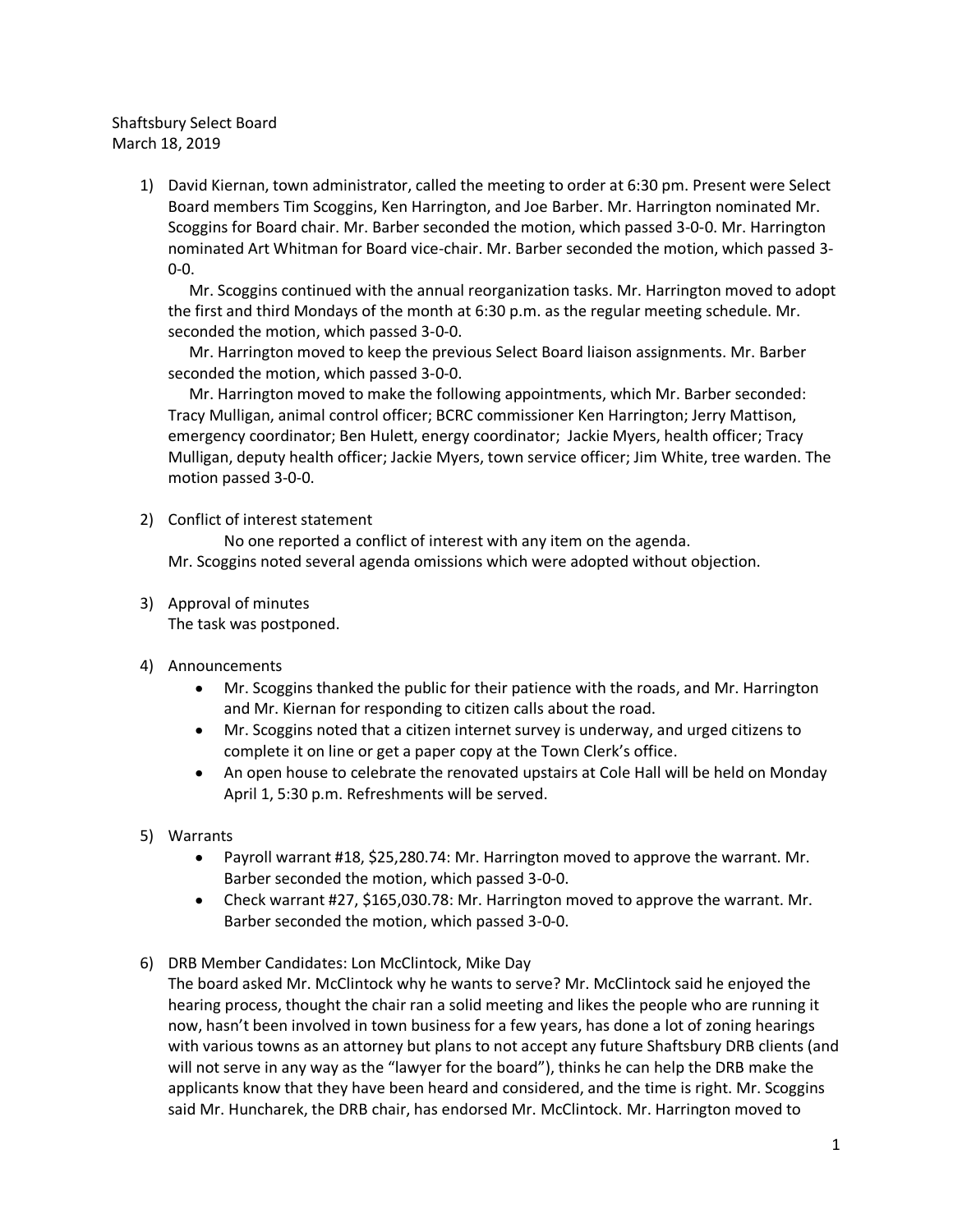appoint Mr. McClintock to a three year term on the DRB. Mr. Barber seconded the motion, which passed 3-0-0. Mr. Harrington moved to re-appoint Michael Day to a three year term on the DRB. Mr. Barber seconded the motion, which passed 3-0-0.

### 7) Treasurer's report

Melanie Dexter reviewed her monthly reports for February and March. An interfund transfer was made to cover garage costs. All loan funds have been expended. Future garage expenses will come out of the reserve fund established years ago for the garage. A lot of checks were cut in February. Expenses and revenue are a little ahead of last year. An unusually large number of delinquent tax checks have come in. Outstanding water bills are as low as Ms. Dexter has seen them. Some carry a balance and consistently pay penalties. March is all about sending people tax bills. (They returned the entire bill rather than simply the tear-off sheet on the bottom of the bill.)

#### 8) Road report

Mr. Kiernan thanked the public for their patience with last week's mud event and with the inability of school buses to traverse some roads. He said the crew will begin to fill the holes beginning this week. Everyone who called or emailed has been put on the to-do list. More moisture is expected over the weekend. If need be, additional gravel will be secured. The new garage facility will have space for additional gravel storage. Future major repairs will be designed by state engineers and contracted out. This will include activities on Shaftsbury Hollow Road. (This will dovetail with work on the Hollow culvert.)

9) Personnel Policy Amendment – Cellular Phone Usage The discussion on this issue was postponed.

### 10) Cole Hall/Garage Update

The upstairs renovation is finished. Goldstone Architects have been contracted to provide designs for the exterior landscape and to review handicapped access options.

The garage will probably get a partial certificate of occupancy on Tuesday this week. The power is on. A POET system is being installed because of metals in the new well water. The new garage doors (not white) have been put on. We have about three weeks of site work left (our road crew will lay down the gravel topcoat), at which time the crew will begin to move into the building. The budget for the entire project was for \$1.5 million. It looks like the town will spend \$1.4 million. In May, we will auction off unneeded equipment and parts from the existing garage. A shed will be built at Cole Hall to store the sidewalk machine. Mr. Kiernan will work to put up signs at the transfer station. He intends to speak with the operator about assisting transfer station users. (The Town's responsibility is limited to selling tickets.)

11) MHG Solar Proposal – Solar Net Metering Credit

Mr. Kiernan has learned that three-phase equipment is needed to place a solar array on the landfill. The nearest three-phase is on Route 7A. MHG will visit with the Select Board about selling the Town energy credits which would save the Town about \$35,000 over 20 years. The town would essentially buy a subscription for solar arrays placed on shale quarries elsewhere in the state. The whole process would take about 400 houses off the grid. The board agreed to hear the group.